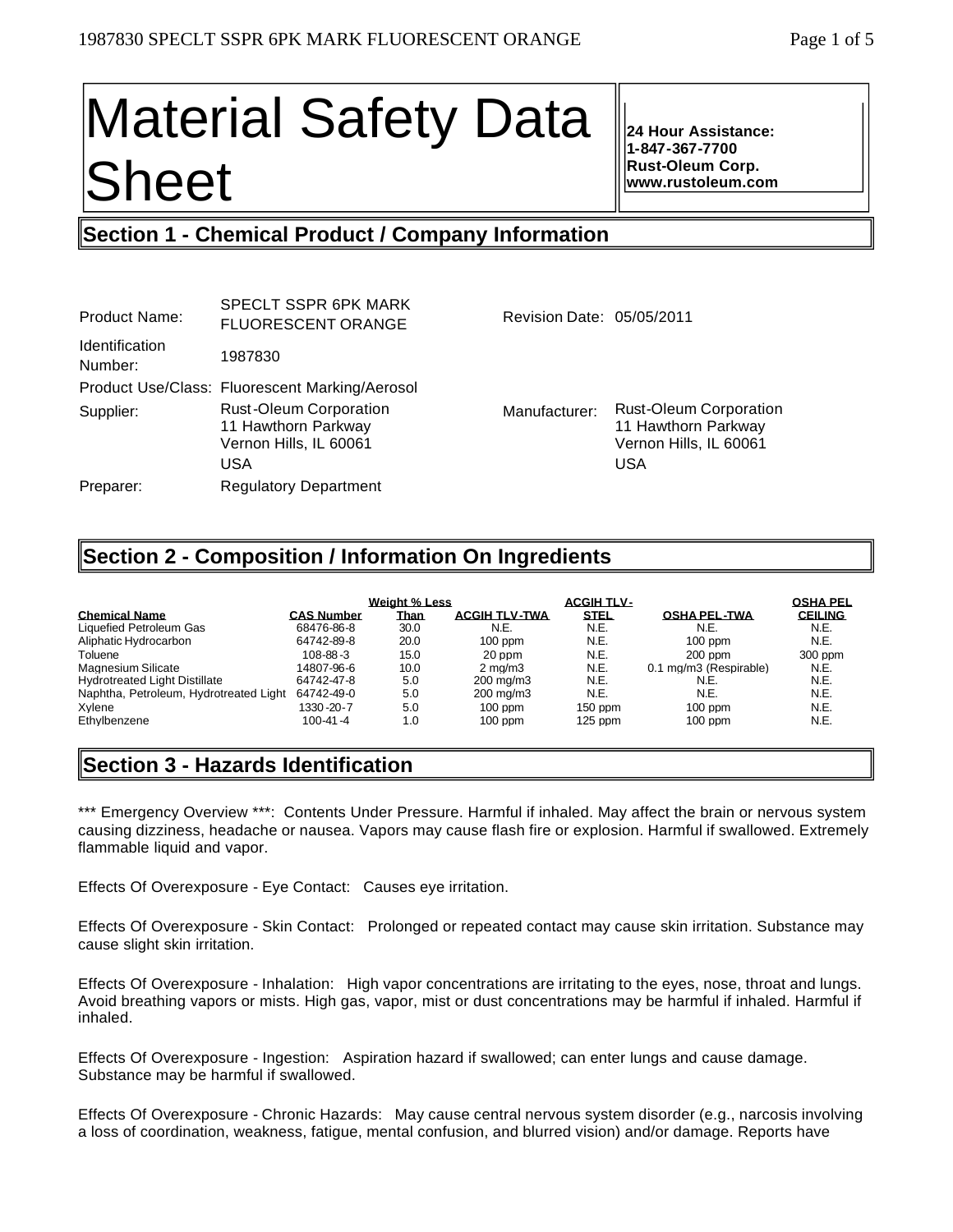associated repeated and prolonged occupational overexposure to solvents with permanent brain and nervous system damage. Overexposure to xylene in laboratory animals has been associated with liver abnormalities, kidney, lung, spleen, eye and blood damage as well as reproductive disorders. Effects in humans, due to chronic overexposure, have included liver, cardiac abnormalities and nervous system damage.

Primary Route(s) Of Entry: Skin Contact, Skin Absorption, Inhalation, Ingestion, Eye Contact

## **Section 4 - First Aid Measures**

First Aid - Eye Contact: Immediately flush eyes with plenty of water for at least 15 minutes holding eyelids open. Get medical attention. Do NOT allow rubbing of eyes or keeping eyes closed.

First Aid - Skin Contact: Wash with soap and water. Get medical attention if irritation develops or persists.

First Aid - Inhalation: If you experience difficulty in breathing, leave the area to obtain fresh air. If continued difficulty is experienced, get medical assistance immediately.

First Aid - Ingestion: Aspiration hazard: Do not induce vomiting or give anything by mouth because this material can enter the lungs and cause severe lung damage. Get immediate medical attention.

## **Section 5 - Fire Fighting Measures**

Flash Point: -156 F (Setaflash)

Extinguishing Media: Film Forming Foam, Carbon Dioxide, Dry Chemical, Water Fog

Unusual Fire And Explosion Hazards: FLASH POINT IS LESS THAN 20 °. F. - EXTREMELY FLAMMABLE LIQUID AND VAPOR! Perforation of the pressurized container may cause bursting of the can. Isolate from heat, electrical equipment, sparks and open flame. Keep containers tightly closed. Water spray may be ineffective. Closed containers may explode when exposed to extreme heat. Vapors may form explosive mixtures with air. Vapors can travel to a source of ignition and flash back.

Special Firefighting Procedures: Evacuate area and fight fire from a safe distance.

## **Section 6 - Accidental Release Measures**

Steps To Be Taken If Material Is Released Or Spilled: Contain spilled liquid with sand or earth. DO NOT use combustible materials such as sawdust. Remove all sources of ignition, ventilate area and remove with inert absorbent and non-sparking tools. Dispose of according to local, state (provincial) and federal regulations. Do not incinerate closed containers.

## **Section 7 - Handling And Storage**

Handling: Follow all MSDS/label precautions even after container is emptied because it may retain product residues. Use only in a well-ventilated area. Avoid breathing vapor or mist. Wash thoroughly after handling. Wash hands before eating.

Storage: Do not store above 120 ° F. Store large quantities in buildings designed and protected for storage of NFPA Class I flammable liquids. Contents under pressure. Do not expose to heat or store above 120 ° F. Keep containers tightly closed. Isolate from heat, electrical equipment, sparks and open flame.

## **Section 8 - Exposure Controls / Personal Protection**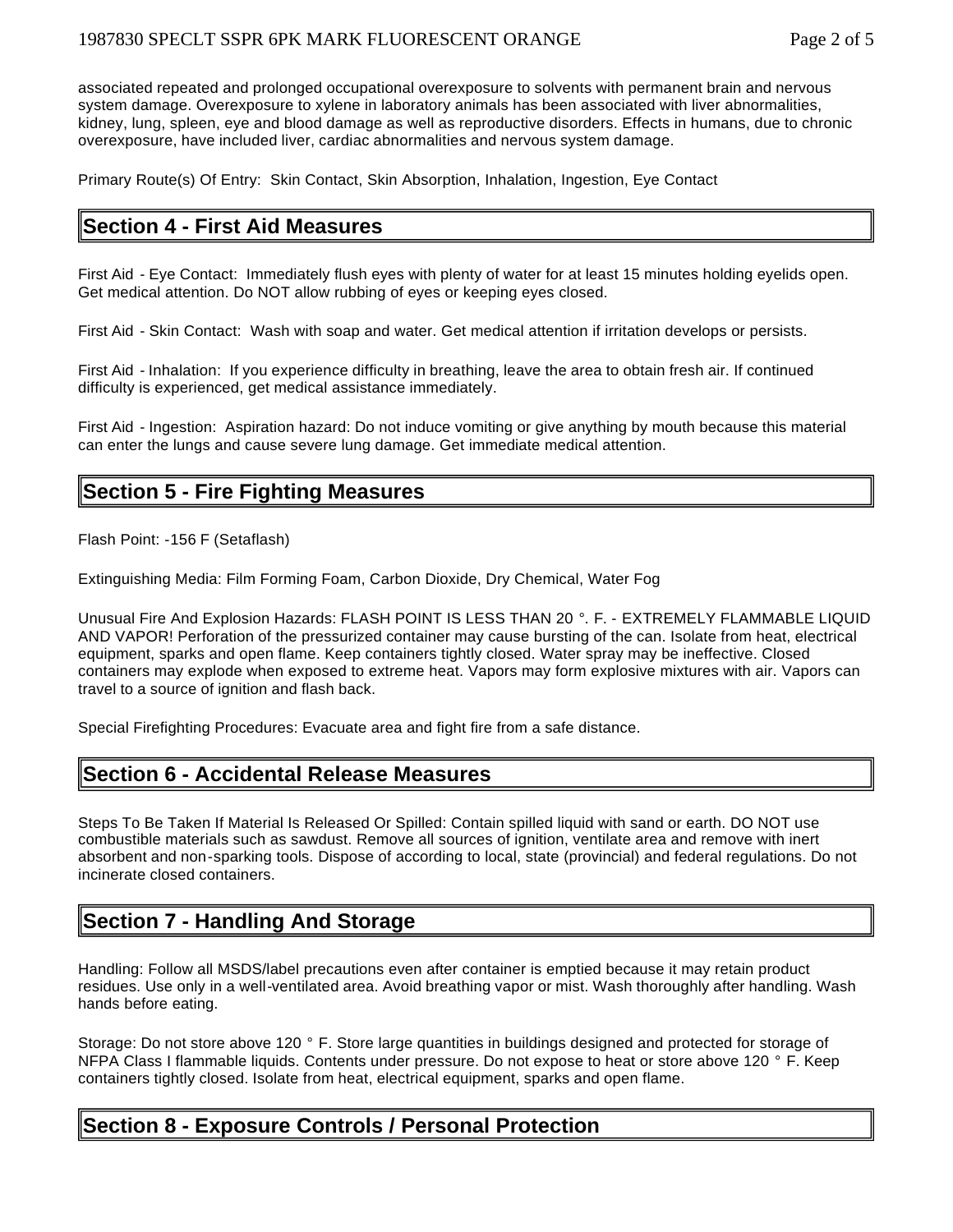Engineering Controls: Prevent build-up of vapors by opening all doors and windows to achieve cross -ventilation. Use explosion-proof ventilation equipment. Use process enclosures, local exhaust ventilation, or other engineering controls to control airborne levels below recommended exposure limits.

Respiratory Protection: A respiratory protection program that meets OSHA 1910.134 and ANSI Z88.2 requirements must be followed whenever workplace conditions warrant a respirator's use. A NIOSH/MSHA approved air purifying respirator with an organic vapor cartridge or canister may be permissible under certain circumstances where airborne concentrations are expected to exceed exposure limits.

Protection provided by air purifying respirators is limited. Use a positive pressure air supplied respirator if there is any potential for an uncontrolled release, exposure levels are not known, or in any other circumstances where air purifying respirators may not provide adequate protection.

Skin Protection: Nitrile or Neoprene gloves may afford adequate skin protection. Use impervious gloves to prevent skin contact and absorption of this material through the skin.

Eye Protection: Use safety eyewear designed to protect against splash of liquids.

Other protective equipment: Refer to safety supervisor or industrial hygienist for further information regarding personal protective equipment and its application.

Hygienic Practices: Wash thoroughly with soap and water before eating, drinking or smoking.

## **Section 9 - Physical And Chemical Properties**

| Vapor Density:         | Heavier than Air | Odor:                    | Solv |
|------------------------|------------------|--------------------------|------|
| Appearance:            | Aerosolized Mist | <b>Evaporation Rate:</b> | Fast |
| Solubility in H2O:     | Slight           | Freeze Point:            | N.D. |
| Specific Gravity:      | 0.875            | pH:                      | N.A. |
| <b>Physical State:</b> | Liauid           |                          |      |

Odor: Solvent Like Appearance: Aerosolized Mist Evaporation Rate: Faster than Ether Freeze Point: N.D.

(See section 16 for abbreviation legend)

## **Section 10 - Stability And Reactivity**

Conditions To Avoid: Avoid temperatures above 120 ° F. Avoid all possible sources of ignition.

Incompatibility: Incompatible with strong oxidizing agents, strong acids and strong alkalies.

Hazardous Decomposition: By open flame, carbon monoxide and carbon dioxide. When heated to decomposition, it emits acrid smoke and irritating fumes.

Hazardous Polymerization: Will not occur under normal conditions.

Stability: This product is stable under normal storage conditions.

#### **Section 11 - Toxicological Information**

**Chemical Name LD50 LC50** Liquefied Petroleum Gas<br>Aliphatic Hydrocarbon **N.E.** S000 mg/kg (Rat, Oral) N.E.  $>5000$  mg/kg (Rat, Oral) N.E.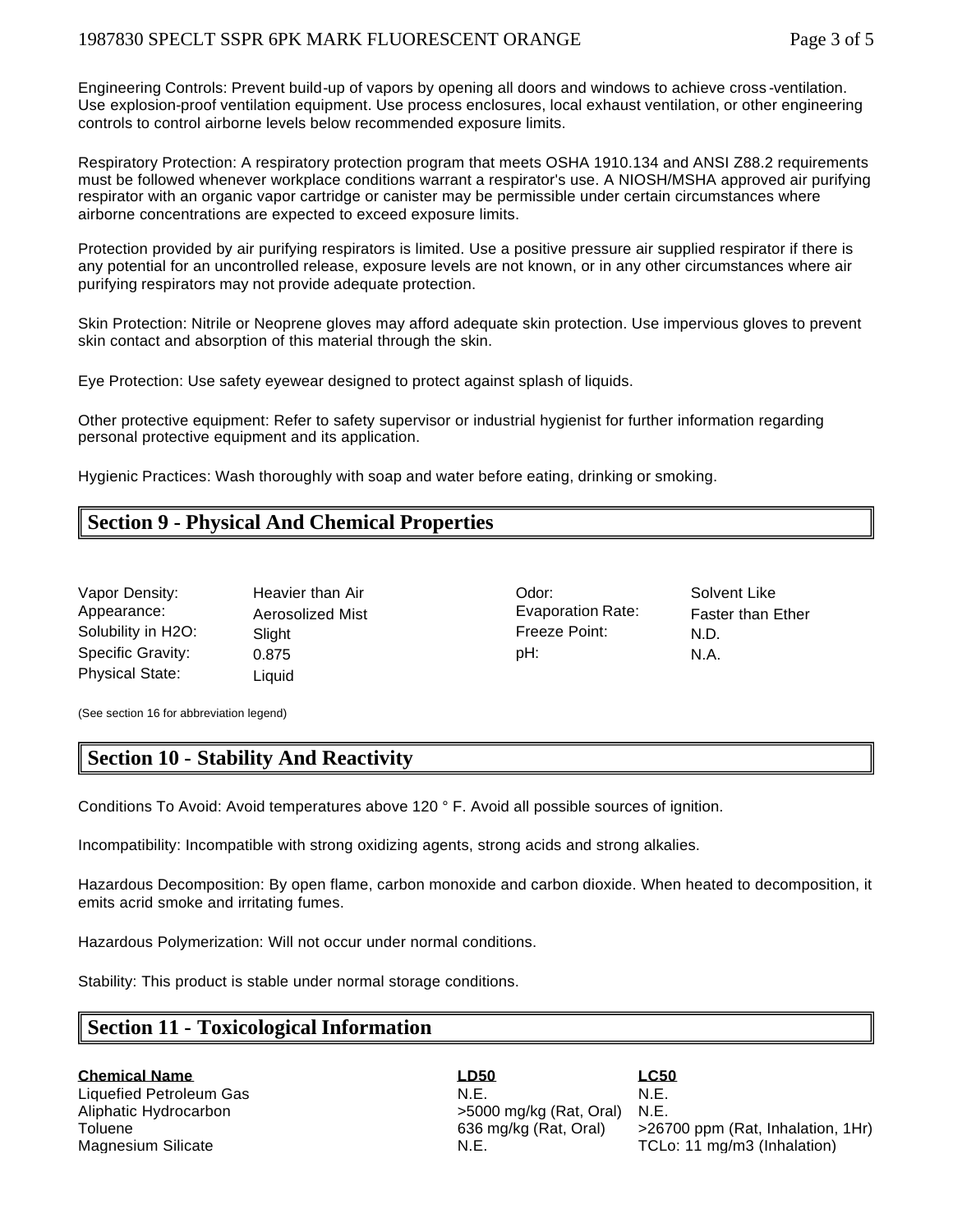Hydrotreated Light Distillate  $>3160$  mg/kg (Skin) N.E. Naphtha, Petroleum, Hydrotreated Light N.E. N.E. N.E. Ethylbenzene 3500 mg/kg (Rat, Oral) N.E.

**Section 12 - Ecological Information**

Ecological Information: Product is a mixture of listed components.

## **Section 13 - Disposal Information**

Disposal Information: Dispose of material in accordance to local, state and federal regulations and ordinances. Do not allow to enter storm drains or sewer systems.

## **Section 14 - Transportation Information**

|                       | Domestic (USDOT)          | <b>International (IMDG)</b> | Air (IATA) |
|-----------------------|---------------------------|-----------------------------|------------|
| Proper Shipping Name: | <b>Consumer Commodity</b> | Aerosols                    | Aerosols   |
| Hazard Class:         | ORM-D                     | 2.1                         | 2.1        |
| UN Number:            | N.A.                      | UN1950                      | UN1950     |
| Packing Group:        | N.A.                      | N.A.                        | N.A.       |
| Limited Quantity:     | No                        | Yes                         | Yes        |

## **Section 15 - Regulatory Information**

#### **CERCLA - SARA Hazard Category**

This product has been reviewed according to the EPA "Hazard Categories" promulgated under Sections 311and 312 of the Superfund Amendment and Reauthorization Act of 1986 (SARA Title III) and is considered, under applicable definitions, to meet the following categories:

IMMEDIATE HEALTH HAZARD, CHRONIC HEALTH HAZARD, FIRE HAZARD, PRESSURIZED GAS HAZARD

#### **SARA Section 313:**

Listed below are the substances (if any) contained in this product that are subject to the reporting requirements of Section 313 of Title III of the Superfund Amendment and Reauthorization Act of 1986 and 40 CFR part 372:

**Chemical Name CAS Number** Toluene 108-88-3

Xylene 1330-20-7

#### **Toxic Substances Control Act:**

Listed below are the substances (if any) contained in this product that are subject to the reporting requirements of TSCA 12(B) if exported from the United States:

#### **U.S. State Regulations: As follows -**

#### **New Jersey Right-to-Know:**